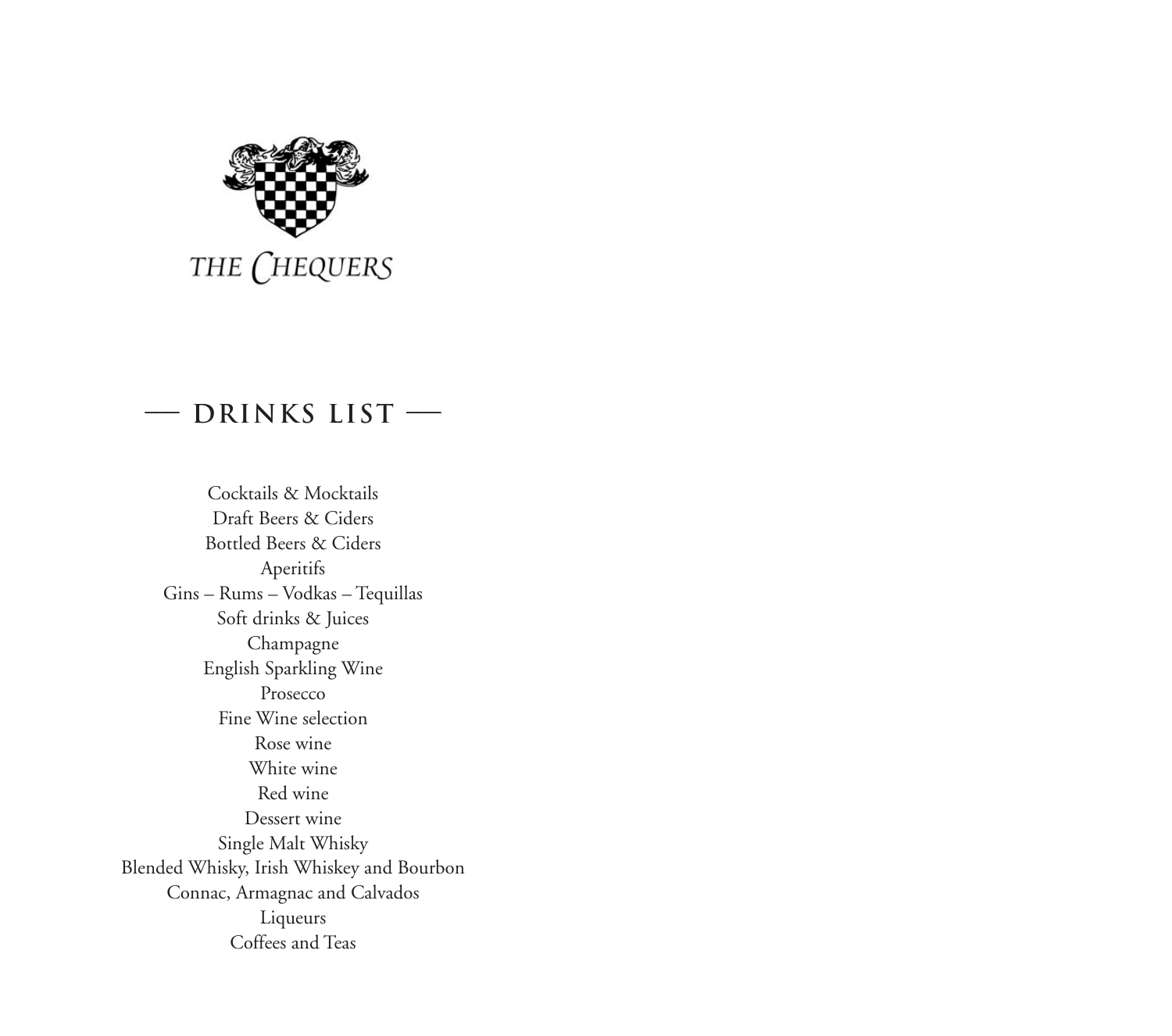# **Cocktails**

| <b>BLOODY MARY</b><br>JJ Whitley Vodka, spiced tomato juice, celery                                                                          | £12 |
|----------------------------------------------------------------------------------------------------------------------------------------------|-----|
| PINA COLADA (Original/Banana/Strawberry)<br>Dead Man's Fingers Coconut Rum, coconut syrup, cream,<br>pineapple juice/fresh banana/strawberry | £12 |
| <b>COSMOPOLITAN</b><br>JJ Whitley Vodka, Cointreau, cranberry juice, lime                                                                    | £12 |
| PASSIONFRUIT COSMOPOLITAN<br>Dead Man's Fingers Passionfruit rum, cranberry juice, lime juice                                                | £12 |
| <b>GREY GOOSE LE FIZZ</b><br>Grey Goose, lime juice, elderflower, soda, crushed ice                                                          | £12 |
| <b>CUCUMBER MARTINI</b><br>Whitley Neill aloe & cucumber gin, JJ vodka, apple juice,<br>St Germain elderflower liqueur, elderflower cordial  | £12 |
| SOUR (Whisky/Brandy/Amaretto/Blackcurrant Vodka)<br>Lemon juice, sugar syrup, egg white                                                      | £12 |
| <b>PASSIONTINI</b><br>JJ Whitley Vodka, vanilla syrup, lime juice, Passoa, passionfruit<br>puree and a shot of Prosecco                      | £15 |
| MOJITO (Classic/Strawberry/Raspberry/Passionfruit)<br>Dead Man's Fingers rum, Bacardi, sugar syrup, lime juice, soda,<br>mint                | £12 |
| LONG ISLAND ICED TEA<br>JJ Whitley Vodka, Whitley Neill Gin, Bacardi, tequila gold,<br>Cointreau, lemon, lime, sugar syrup, topped with Coke | £13 |
| <b>OLD FASHIONED</b><br>Woodford Reserve, sugar syrup, angostura bitters                                                                     | £12 |
| <b>NEGRONI</b><br>Whitley Neill gin, Martini Rosso, Campari                                                                                  | £12 |
| <b>ESPRESSO MARTINI</b><br>JJ Whitley Vodka, Dead Man's Fingers Coffee rum, Kahlua,<br>Lavazza coffee, sugar syrup                           | £12 |
| <b>HAZELNUT ESPRESSO MARTINI</b><br>Dead Man's Fingers Hazelnut rum, Kahlua, Lavazza coffee,<br>sugar syrup                                  | £12 |
| HAZELNUT CHOCOLATE DELIGHT<br>Dead Man's Finger Hazelnut rum, Frangelico, chocolate syrup,<br>almond syrup, cream                            | £12 |
| <b>MOCHATINI</b><br>JJ Whitley Vodka, Bailey's, chocolate liqueur, Kahlua, Lavazza coffee                                                    | £12 |

| <b>RASPBERRY CREAM</b><br>Dead Man's Finger Raspberry Cream rum, Kahlua, oat milk                                             | £12 |
|-------------------------------------------------------------------------------------------------------------------------------|-----|
| DAIQUIRI (Mango/Raspberry/Strawberry/Pineapple/<br>Banana/Cherry)<br>Dead Man's Finger flavoured rum, lime juice, sugar syrup | £12 |
| MANGO RUM PUNCH<br>Dead Man's Fingers Mango rum, pineapple juice, orange juice,<br>angostura bitters, grenadine               | £12 |
| mai tai<br>Dead Man's Finger White rum, Spiced rum, Cointreau,<br>lime juice, almond syrup                                    | £12 |
| <b>APEROL SPRITZ</b><br>Aperol, Prosecco, soda water                                                                          | £11 |
| <b>BLOOD ORANGE SPRITZ</b><br>Orange Vodka, lemon juice, peach puree, soda                                                    | £12 |
| ROSE SPRITZ<br>Rose Vodka, elderflower liqueur, lemon juice, sugar syrup,<br>rhubarb and raspberry tonic                      | £12 |

# **Champagne Cocktails**

| CLASSIC CHAMPAGNE COCKTAIL<br>Champagne, Courvoisier, angostura bitters, brown sugar | £15    |
|--------------------------------------------------------------------------------------|--------|
| BELLINI (Peach/Strawberry/Passionfruit)<br>Archers, peach puree, Champagne           | £13.50 |
| <b>KIR ROYALE</b><br>Champagne, Crème de Cassis                                      | £13.50 |
| <b>BUCKS FIZZ</b><br>Champagne, orange juice                                         | £8.50  |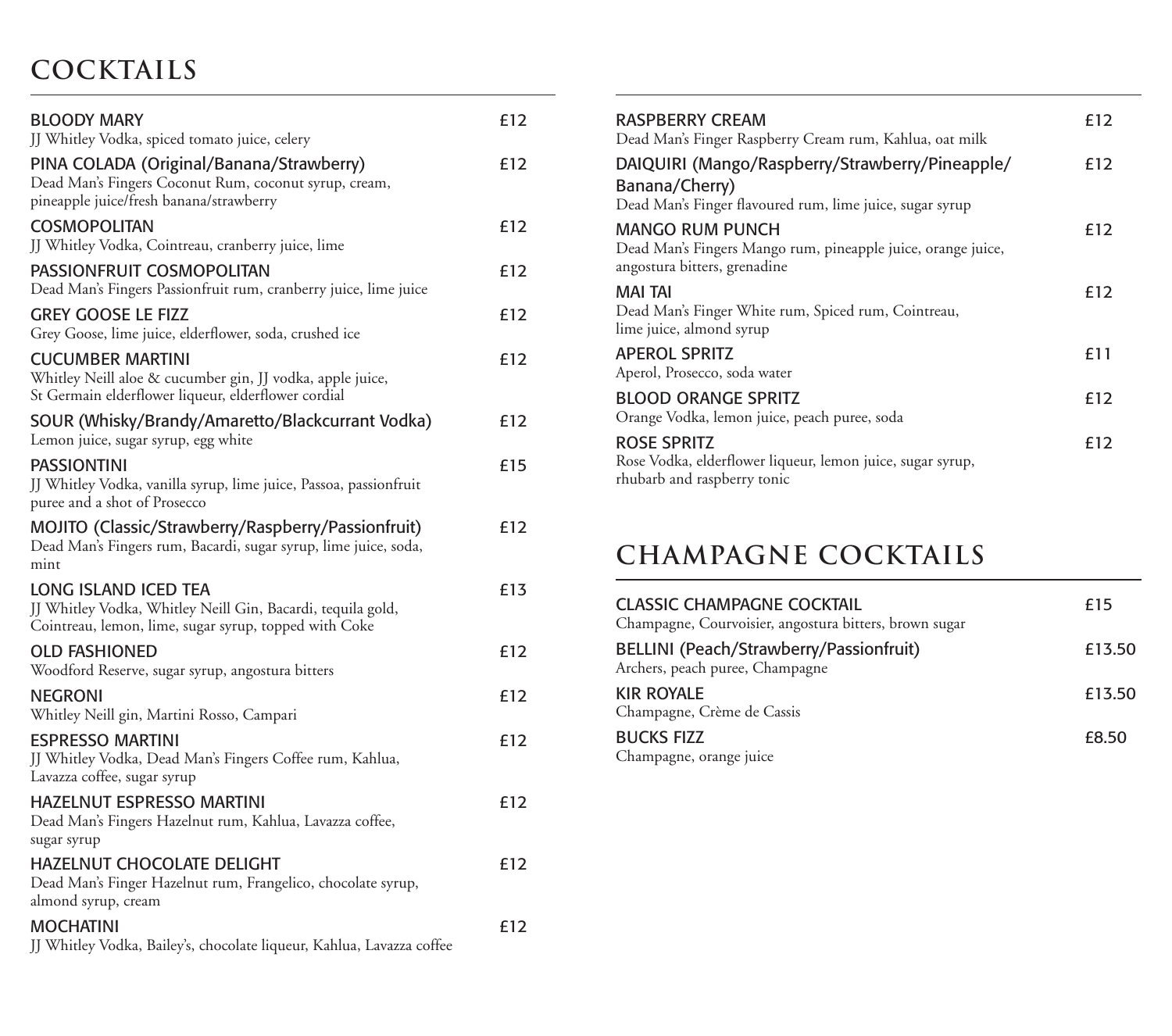# **Mocktails**

| <b>SHIRLEY TEMPLE</b><br>Grenadine, ginger ale, lemonade                                                                                 | f4    |
|------------------------------------------------------------------------------------------------------------------------------------------|-------|
|                                                                                                                                          |       |
| <b>PARTY POOPER</b><br>Orange juice, pineapple juice, grenadine, lemonade                                                                | f4    |
| <b>MOCK FIZZ</b><br>Appletiser, angostura bitters, cocktail cherry                                                                       | f4    |
| <b>VIRGIN MARY</b><br>Spiced tomato juice, celery                                                                                        | £5.50 |
| <b>VIRGIN MOJITO</b><br>Apple juice, lime, mint, sugar, lemonade                                                                         | £5.50 |
| VIRGIN PINA COLADA (Original/Banana/Strawberry)<br>Pineapple juice, coconut syrup, cream                                                 | £5.50 |
| <b>FRUIT PUNCH</b><br>Orange juice, pineapple juice, lime, grenadine syrup, orange bitters                                               | £4.50 |
| NON-ALCOHOLIC FIZZ (Strawberry/Passionfruit/Peach)<br>0% alcohol sparkling Prosecco, strawberry syrup/<br>passionfruit puree/peach puree | £5    |
|                                                                                                                                          |       |

# **DRAUGHT BEERS & CIDER** Pint

| GREENE KING IPA (abv 3.6%)                            | f4    |
|-------------------------------------------------------|-------|
| $PERONI$ (abv 5.1%)                                   | £6.10 |
| <b>ESTRELLA DAMM</b> (abv 4.6%)                       | £6    |
| ASAHI SUPER DRY (abv 5%)                              | £6.10 |
| GROLSCH (abv 4%)                                      | £5.50 |
| ASPALL SUFFOLK CIDER (abv 5.5%)                       | £5.50 |
| ICE BREAKER PALE ALE (abv 4.5%)                       | £6    |
| GUINNESS (abv 4.1%)                                   | £5.50 |
| $\frac{1}{2}$ Pints available, please ask your server |       |

### **Bottled BeerS & Cider**

| CORONA EXTRA, Mexico 330ml (abv 4.1%)               | £4.90 |
|-----------------------------------------------------|-------|
| PERONI NASTRO AZZURRO Italy 330ml (abv 5.1%)        | £4.90 |
| PERONI LIBERA 0% ALCOHOL FREE Italy 330ml           | £4.50 |
| ESTRELLA GALICIA GLUTEN FREE Spain 330ml (abv 4.7%) | £4.50 |
| ABBOT ALE (abv 5%) 500ml                            | £5    |
| BULMERS ORIGINAL (abv 4.5%) 500ml                   | £5.70 |
| KOPPARBERG STRAWBERRY & LIME (abv 4%) 500ml         | £6.20 |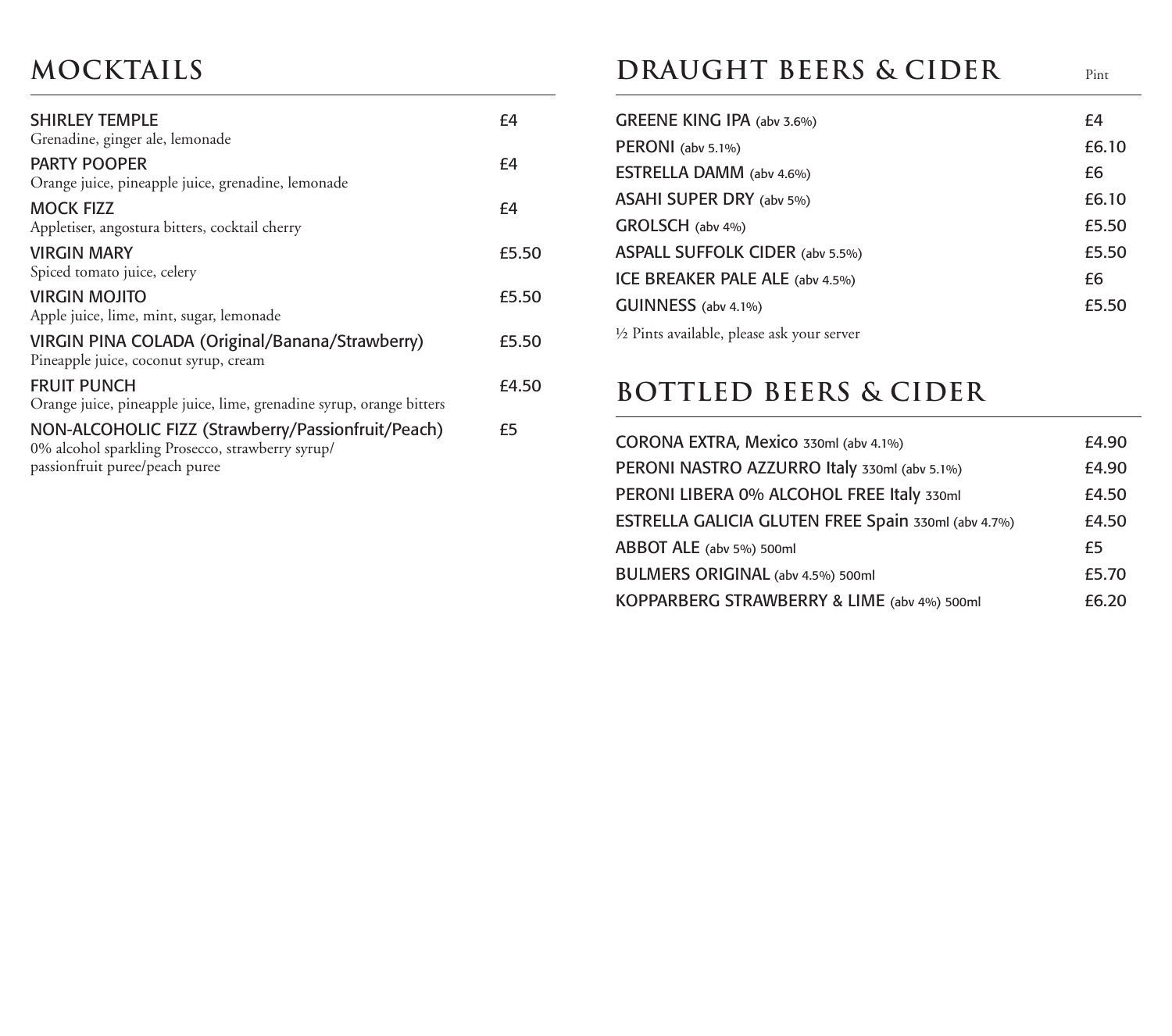# **Aperitifs**

| CAMPARI (abv 25%) 50ml                 | f4                             |
|----------------------------------------|--------------------------------|
| MARTINI DRY (abv 15%) 50ml             | £3.20                          |
| MARTINI ROSSO (abv 15%) 50ml           | £3.20                          |
| MARTINI BIANCO (abv 15%) 50ml          | £3.20                          |
| PERNOD ANISE (abv 40%) 50ml            | £3.90                          |
| STONES GINGER WINE (abv 13.5%) 50ml    | £2.60                          |
| TAYLOR'S LBV PORT (abv 20%) 70ml       | £4.80                          |
| HARVEYS BRISTOL CREAM (abv 17.5%) 50ml | £3.50                          |
| TIO PEPPE (abv 15%) 50ml               | £3.70                          |
| PIMM'S (abv 5.4%)                      | Glass £5.50/Pint £7.50/Jug £25 |

# **Gins**

| WHITLEY NEIL Premium Connoisseurs Cut (abv 47%) 35ml | £8    |
|------------------------------------------------------|-------|
| WHITLEY NEIL GIN (abv 43%) 35ml                      | £6.15 |
| WHITLEY NEIL Flavoured Gin (abv 43%) 35ml            | £6.65 |
| TANQUERAY GIN (abv 43.1%) 35ml                       | £6.50 |
| HENDRICK'S GIN (abv 41.4%) 35ml                      | £6.50 |
| <b>MONKEY 47</b> (abv 47%) 35ml                      | £8    |
| TANQUERAY ALCOHOL FREE (abv 0%) 35ml                 | £4.50 |

# **Rums**

| DEAD MAN'S FINGERS Flavoured Rum (abv 37%) 35ml | £6.15 |
|-------------------------------------------------|-------|
| BACARDI SUPERIOR (abv 37.5%) 35ml               | £4.50 |
| CAPTAIN MORGAN DARK (abv 40%) 35ml              | £4.50 |
| CAPTAIN MORGAN SPICED (abv 35%) 35ml            | £4.50 |
| HAVANA CLUB Anejo 7 Anos (abv 40%) 35ml         | £5.70 |

Please see the gin and rum cocktail list on the table

# **Vodkas**

| JJ WHITLEY VODKA (abv 38%) 35ml                 | £5.15 |
|-------------------------------------------------|-------|
| JJ WHITLEY VODKA Flavoured Vodka (abv 38%) 35ml | £5.35 |
| Blood orange, Blackcurrant, Rose                |       |
| CIROC VODKA (abv 40%) 35ml                      | £6.15 |
| GREY GOOSE (abv 40%) 35ml                       | £6.15 |
| CHASE VODKA (abv 40%) 35ml                      | £6.15 |

# **Tequilla**

| JOSE CUERVO GOLD (abv 38%) 35ml                   | £5    |
|---------------------------------------------------|-------|
| DEAD MAN'S FINGERS STRAWBERRY ROSE (abv 17%) 35ml | £4.50 |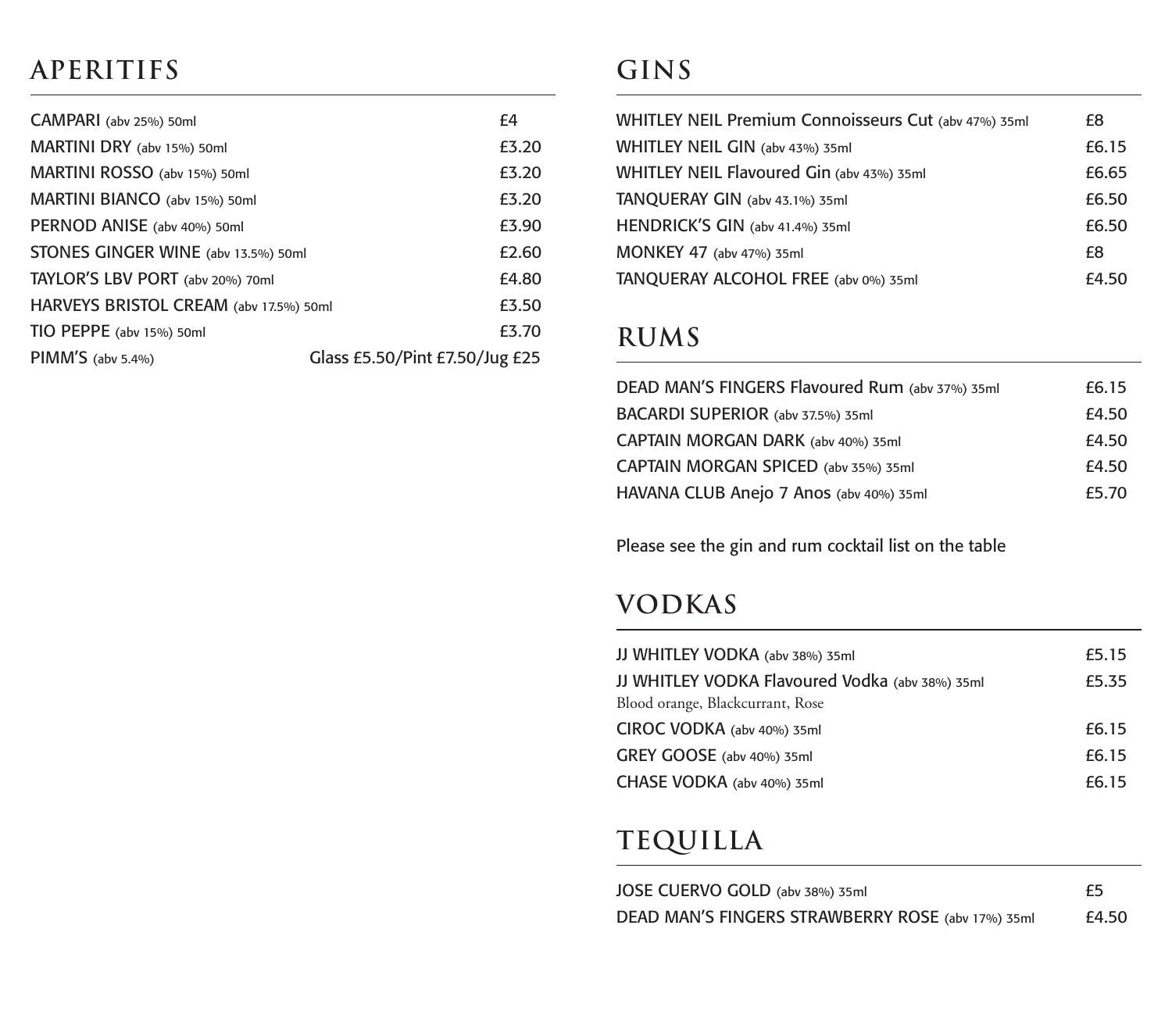# **Soft Drinks and Juices**

| <b>ELDERFLOWER CORDIAL</b><br>Served with soda on crushed ice         | f3                |
|-----------------------------------------------------------------------|-------------------|
| BLUEBERRY AND BLACKCURRANT CORDIAL<br>Served with soda on crushed ice | £3                |
| <b>ROSE LEMONADE Fentimans 275ml</b>                                  | £3.50             |
| J2O Orange & Passion 275ml                                            | £3.20             |
| J2O Apple & Mango 275ml                                               | £3.20             |
| J2O Apple & Raspberry 275ml                                           | £3.20             |
| $COKE$ 200ml                                                          | £2                |
| DIFT COKE 200ml                                                       | £2                |
| COKE ZERO 200ml                                                       | f2                |
| APPLETISER 275ml                                                      | £2.40             |
| <b>FRUIT SHOOT Blackcurrant 275ml</b>                                 | £1.70             |
| FRUIT SHOOT Orange 275ml                                              | £1.70             |
| RED BULL 250ml                                                        | £3.30             |
| <b>TONIC WATER Fever-Tree 200ml</b>                                   | £2.35             |
| LIGHT TONIC Fever-Tree 200ml                                          | £2.35             |
| <b>ELDERFLOWER TONIC Fever-Tree 200ml</b>                             | £2.35             |
| <b>MEDITERRANEAN TONIC Fever-Tree 200ml</b>                           | £2.35             |
| RHUBARB & RASPBERRY TONIC Fever-Tree 200ml                            | £2.35             |
| LEMONADE Fever-Tree 200ml                                             | £2.35             |
| GINGER ALE Fever-Tree 200ml                                           | F <sub>2.35</sub> |
| GINGER BEER Fever-Tree 200ml                                          | £2.35             |
| <b>APPLE JUICE Half Pint</b>                                          | £2.50             |
| <b>ORANGE JUICE Half Pint</b>                                         | £2.50             |
| <b>CRANBERRY JUICE Half Pint</b>                                      | £2.50             |
| PINEAPPLE JUICE Half Pint                                             | £2.50             |
| <b>TOMATO JUICE Half Pint</b>                                         | £2.50             |
| SAN PELLEGRINO Sparkling Water 500ml                                  | £3.30             |
| <b>AQUA PANNA Still Water 500ml</b>                                   | £3.30             |

# **CHAMPAGNE** 125ml Bottle

| CHAMPAGNE LOMBARD ET CIE BRUT N.V<br>France (aby 12.5%)       | f 11       | £65 |
|---------------------------------------------------------------|------------|-----|
| CHAMPAGNE LOMBARD ET CIE 1ER CRU<br>ROSE N.V France (abv 13%) | £12.50 £75 |     |
| <b>VEUVE CLICQUOT N.V.</b><br>France (aby 12.5%)              |            | £85 |
| <b>BOLLINGER SPECIAL CUVEE N.V.</b><br>France (aby 12%)       |            | £85 |
| LAURENT PERRIER BRUT ROSE N.V.<br>France (aby 12%)            |            | f95 |

### **English sparkling**

| HINDLEAP VINTAGE BLUEBELL VINEYARDS<br><b>BLANC DE BLANC</b> Sussex (abv 12%) | F8.50 a | <b>£51</b> |
|-------------------------------------------------------------------------------|---------|------------|
| HINDLEAP VINTAGE BLUEBELL VINEYARDS<br><b>ROSE</b> Sussex (abv 12%)           | £9      | f54        |

### PROSECCO

| 17 KUSELLU                                                                    | 125ml | <b>Bottle</b> |
|-------------------------------------------------------------------------------|-------|---------------|
| LE MONDE PROSECCO SPUMANTE N.V.<br>Italy Venice (abv 12%)                     | £7    | £40           |
| LE MONDE PINOT NERO ROSE SPUMANTE N.V.<br>Italy Venice (aby 12%)              | £7.50 | £42.50        |
| 0% ALCOHOL SPARKLING PROSECCO<br><b>SCAVI &amp; RAY</b> Italy Venice (aby 0%) | £5    | £30           |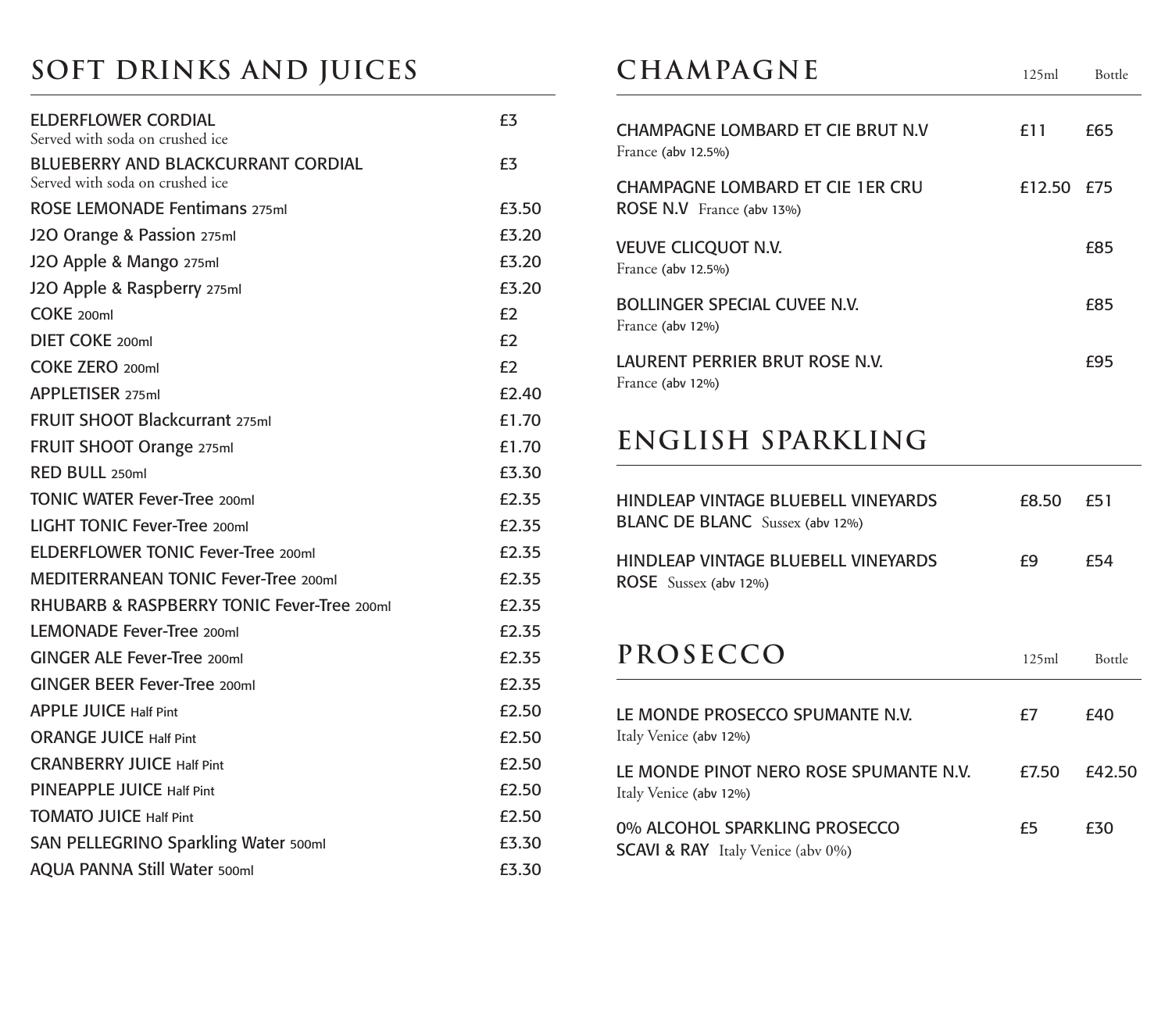### FINE WINE SELECTION Bottle

#### **WHITE**

| SANCERRE, DOMAINE CROCHET<br>Loire Valley, France, Organic, 100% Sauvignon Blanc, Unoaked,<br>Medium Bodied, Bone Dry (abv 13.5 %)    | £65 |
|---------------------------------------------------------------------------------------------------------------------------------------|-----|
| <b>CHABLIS, DOMAINE NATHALIE &amp; GILLES FEVRE</b><br>Burgundy, France, Vegan, 100% Chardonay, Unoaked,<br>Medium Bodied (abv 12.5%) | £55 |
| PULIGNY MONTRACHET, DOMAINE JEAN PASCAL<br>Burgundy, France, Vegan, 100% Chardonay, Lightly Oaked,<br>Medium Bodied (abv 13%)         | £85 |
| <b>RED</b>                                                                                                                            |     |
| CHATEAUNEUF DU PAPE DOMAINE MONPERUIS<br>Southern Rhone, France, Vegan, Smooth, Oaked, Full Bodied<br>(abv 14.5%)                     | £80 |
| AMORONE CLASSICO MONTE FAUSTINO<br>Veneto, Italy, Complex, Oaked, Full Bodied (abv 17%)                                               | £85 |
| CHIANTI CLASSICO RISERVA 'PETRI' VICCHIOMAGGIO<br>Toscana, Italy, Vegan, Complex, Oaked, Full Bodied, Dry (abv 14%)                   | £60 |

#### **ROSE WINE** 175ml 250ml Bottle

| <b>WHISPERING ANGEL</b><br>Cotes de Provence, France, Juicy, Unoaked,<br>Medium Bodied (abv 13%)                                   |       |        | <b>f60</b> |
|------------------------------------------------------------------------------------------------------------------------------------|-------|--------|------------|
| PINOT GRIGIO ROSESAN ANTINI<br>Sicily, Italy, Vegan, Fruity, Unoaked, Medium bodied,<br>Medium Dry (abv 12%)                       | £6.50 | £8.50  | £25        |
| COTEAUX D'AIX EN PROVENCE ROSE<br>'ESSENCIAL' CHATEAU PARADIS<br>Provence, France, Vegan, Unoaked,<br>Medium Bodied, Dry (abv 13%) | £7.60 | £10.50 | £30        |
| WHITE ZINFANDALE SUN GATE<br>California, USA, Vegan, Unoaked, Fruity,<br>Medium Bodied (abv 10.5%)                                 | £6.50 | £8.50  | f75        |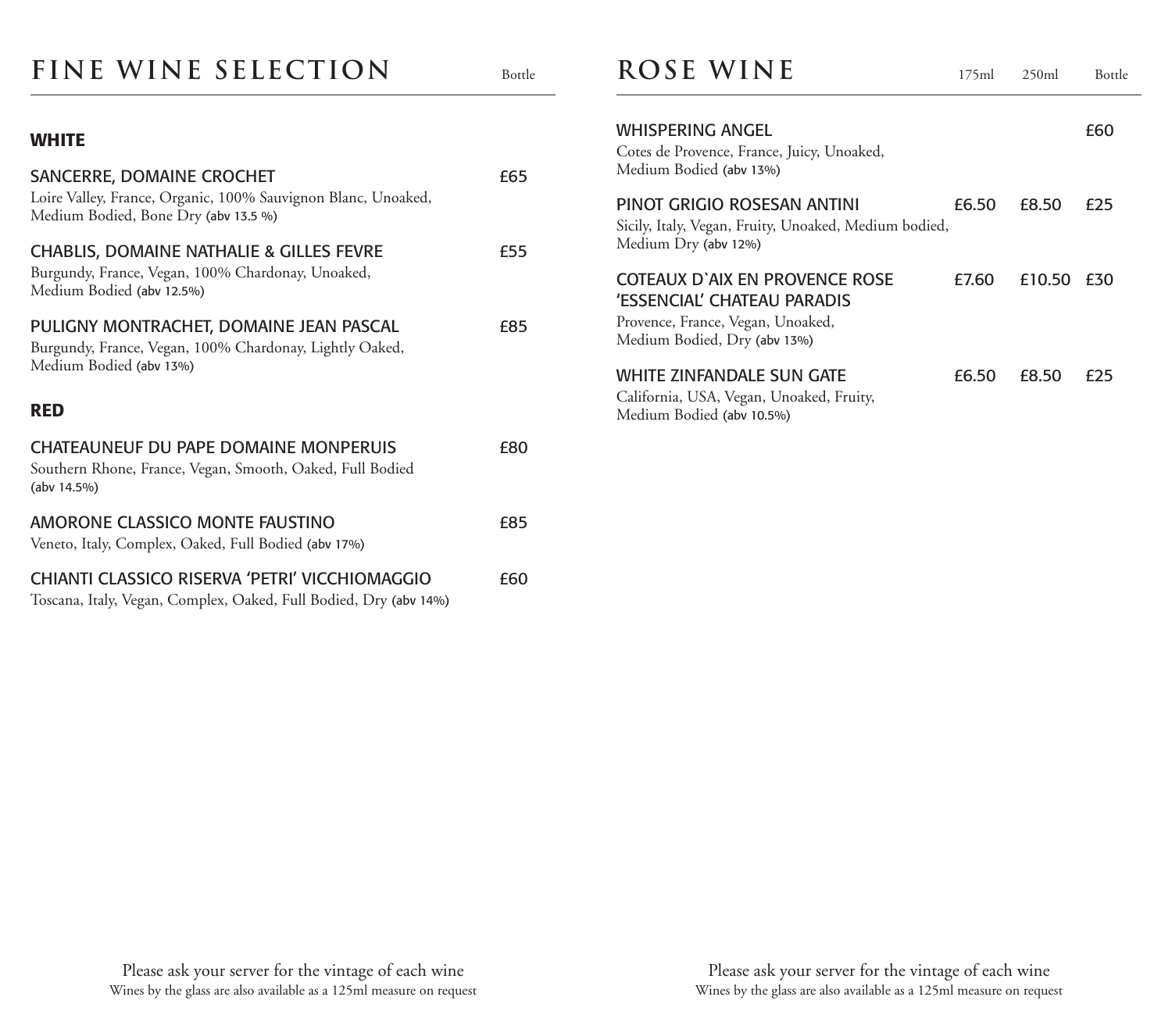| WHITE WINE                                                                                                                   | 175ml | 250ml | Bottle | <b>RED</b>                                                           |
|------------------------------------------------------------------------------------------------------------------------------|-------|-------|--------|----------------------------------------------------------------------|
| SAVIGNON BLANC LOS CAMINOS<br>Colchagua Valley, Vegan, Chile, Crisp, Unoaked,<br>Light Bodied (abv 13%)                      | £5.90 | £7.85 | £23.50 | Merlot, Lo<br>Colchagua Va<br>Lightly Oake                           |
| CHARDONNAY IL PARDOSSO INZOLIA<br>Sicily, Italy, Vegan, Fruity, Unoaked,<br>Medium Bodied, Dry (abv 12%)                     | £5.10 | £6.70 | £20    | <b>SHIRAZ IL F</b><br>Sicily, Italy, V<br>Medium Bod                 |
| PINOT GRIGIO IL BARCO<br>Veneto, Italy, Vegan, Fruity, Unoaked,<br>Medium Bodied, Dry (abv 12%)                              | £5.90 | £7.85 | £23.50 | <b>MONTEPUL</b><br>TOR DEL CO<br>Abruzzo, Italy                      |
| <b>BACKSBERG CHENIN BLANC</b><br>Western Cape, South Africa, Aromatic, Unoaked,<br>Medium Bodied, Dry (abv 13%)              | £6    | £8    | £24    | Medium Bod<br><b>WAIRAU RI</b><br>Marlborough                        |
| <b>GAVI 'CORTESE' TENUTA NEIRANO</b><br>Piedmont, Italy, Vegan, Aromatic, Unoaked,<br>Medium Bodied, Dry (abv 12%)           |       |       | £30    | Light Bodied,<br><b>RIOJA TEMI</b><br>Rioja, Spain,                  |
| TURNING HEADS, SAUVIGNON BLANC<br>Marlborough, New Zealand, Aromatic, Unoaked,<br>Medium Bodied, Dry (abv 13%)               | £7.50 | £9.90 | £29.50 | Full Bodied (a<br><b>BAROLO, TI</b><br>Piedmont, Ita                 |
| <b>MACON LUGNY 'LES GENIEVRES' LOUIS LATOUR</b><br>Burgundy, France, Vegan, Fruity, Unoaked,<br>Medium Bodied, Dry (abv 13%) |       |       | £40    | Medium Bod<br><b>MONTE FAI</b><br><b>RIPASSO CI</b>                  |
| <b>PECORINO</b><br>Casa Vinicola Botter Spa, Abruzzo, Italy, Vegan,<br>Unoaked, Medium Bodied, Crisp, Dry (abv 13%)          |       |       | £30    | Veneto, Italy,<br>'E'S VINO' I<br>Mendoza, Arg                       |
| <b>VIOGNIER DOM DE PENNAUTIER</b><br>Languedoc, France, Vegan, Aromatic, Unoaked,<br>Medium Bodied, Dry (abv 13%)            |       |       | £32    | Full Bodied (a<br><b>PRIMITIVO</b><br>Puglia, Italy, V<br>Medium Bod |
|                                                                                                                              |       |       |        | <b>FLEURIE 'P</b><br>Beaujolais, Fr                                  |

| <b>RED WINE</b>                                                                                                               | 175ml | 250ml  | Bottle |
|-------------------------------------------------------------------------------------------------------------------------------|-------|--------|--------|
| <b>MERLOT, LOS CAMINOS</b><br>Colchagua Valley, Chile, Vegan, Smooth,<br>Lightly Oaked, Medium Bodied, Dry (abv 13.5%)        | £5.90 | £7.85  | £23.50 |
| SHIRAZ IL PARADOSSO<br>Sicily, Italy, Vegan, Spicy, Unoaked,<br>Medium Bodied (abv 13%)                                       | £5.10 | £6.70  | £20    |
| MONTEPULCIANO D'ABRUZZO RISERVA<br>TOR DEL COLLE<br>Abruzzo, Italy, Vegan, Juicy, Lightly Oaked,<br>Medium Bodied (abv 13.5%) |       |        | £29    |
| <b>WAIRAU RIVER PINOT NOIR</b><br>Marlborough, New Zealand, Lightly Oaked,<br>Light Bodied, Dry (abv 13%)                     | £8.70 | £11.20 | £33.50 |
| RIOJA TEMPRANILLO, AZABACHE<br>Rioja, Spain, Vegan, Robust, Unoaked,<br>Full Bodied (abv 14%)                                 | £6.45 | £8.55  | £26    |
| <b>BAROLO, TENUTE NEIRANO</b><br>Piedmont, Italy, Vegan, Robust, Lightly Oaked,<br>Medium Bodied, Dry (abv 14%)               |       |        | £55    |
| <b>MONTE FAUSTINO VALPOLICELLA</b><br>RIPASSO CLASSICO SUPERIORE<br>Veneto, Italy, Robust, Oaked, Full Bodied (abv 15%)       |       |        | £55    |
| 'E'S VINO' MALBEC FINCA SOPHENIA<br>Mendoza, Argentina, Vegan, Robust, Lightly Oaked,<br>Full Bodied (abv 14%)                | £7.40 | £10    | £29.50 |
| PRIMITIVO DOPPIO PASSO DI SALENTO<br>Puglia, Italy, Vegan, Fruity, Unoaked,<br>Medium Bodied (abv 13%)                        | £6.90 | £9.20  | £27.50 |
| FLEURIE 'PONCIE' PATRICK TRANCHAND<br>Beaujolais, France, Vegan, Juicy, Unoaked,<br>Medium Bodied (abv 13.5%)                 |       |        | £45    |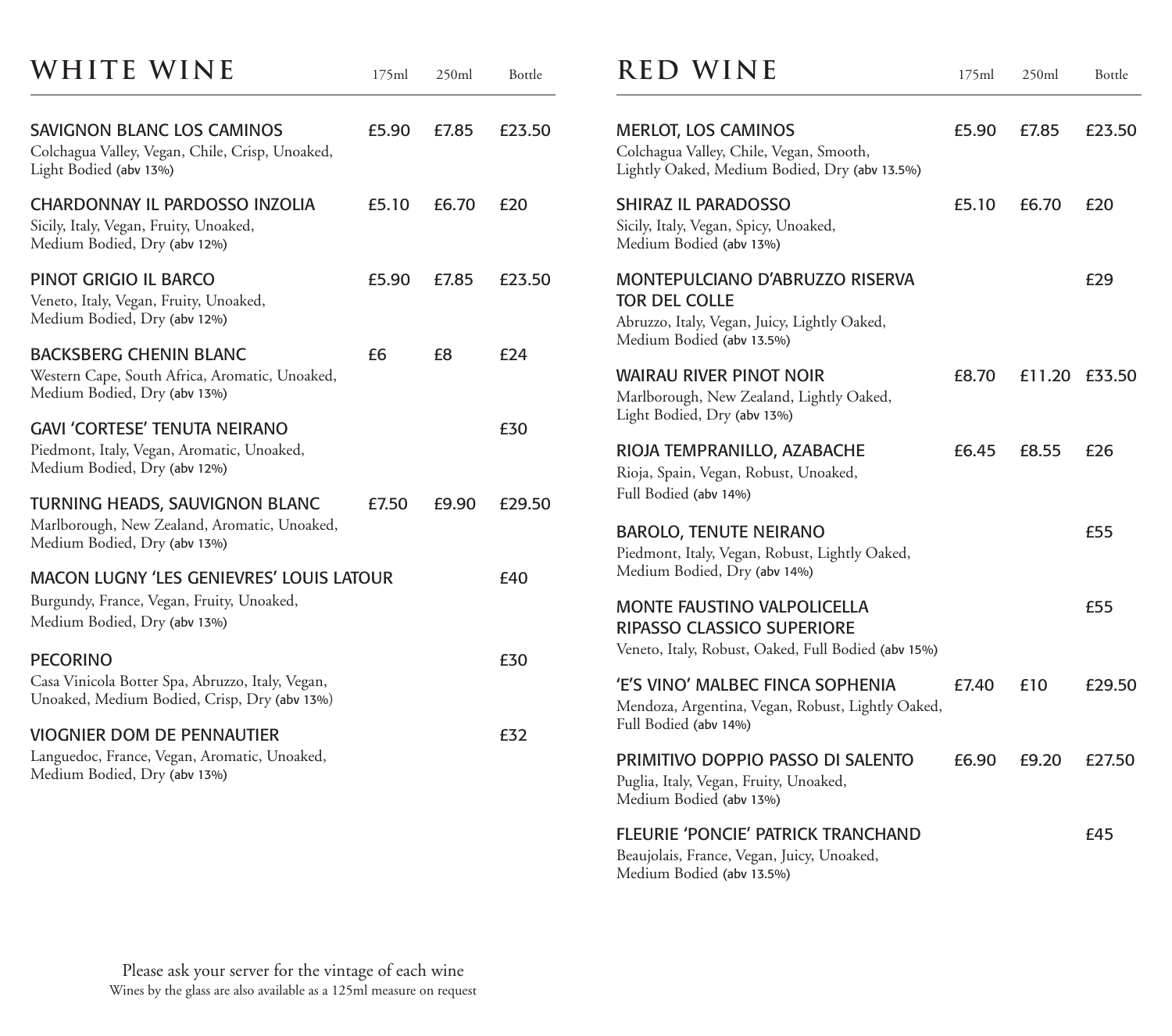| DESSERT WINE | 75ml 1/2 Bottle |
|--------------|-----------------|
|              |                 |

SAUTERNES CHATEAU LES MINGETS  $£5.50$  £24 Sauternes, France, Lightly Oaked, Medium Bodied, Sweet (abv 13.5%)

### **Single Malt Whisky**

| DALWHINNIE 15yrs (abv 43%) 35ml  | £5.20 |
|----------------------------------|-------|
| TALISKER 10yrs (abv 45.8%) 35ml  | £5.70 |
| CRAGGANMORE 12yrs (abv 40%) 35ml | £6    |
| OBAN 14yrs (abv 43%) 35ml        | £6.20 |
| LAGAVULIN 16yrs (abv 43%) 35ml   | £6.20 |
| GLENKINCHIE 10yrs (abv 43%) 35ml | £5    |
| GLENFIDDICH 12yrs (abv 40%) 35ml | £5    |

#### **Blended Whisky, Irish Whiskey & Bourbon**

| JOHNNIE WALKER Black Label (abv 40%) 35ml | £4.90 |
|-------------------------------------------|-------|
| JAMESON (abv 40%) 35ml                    | £4.50 |
| JACK DANIEL'S (abv 40%) 35ml              | £4.60 |
| CANADA CLUB (abv 40%) 35ml                | £4.20 |
| BELL'S (abv 40%) 35ml                     | £4.20 |
| FAMOUS GROUSE (abv 40%) 35ml              | £4.20 |
| MONKEY SHOULDER (abv 40%) 35ml            | £5.50 |
| WOODFORD RESERVE (abv 43.2%) 35ml         | £5.80 |

# **Cognac, Armagnac & Calvados**

| COURVOISIER V.S. (abv 40%) 35ml    | £4.70 |
|------------------------------------|-------|
| HENNESSY V.S. (abv 40%) 35ml       | £5.70 |
| MARTELL V.S.O.P (abv 40%) 35ml     | £5.80 |
| REMY MARTIN V.S.O.P (abv 40%) 35ml | £6.70 |
| JANNEAU V.S.O.P (abv 40%) 35ml     | f7    |
| VECCHIA ROMAGNA (abv 38%) 35ml     | £5.30 |
| CALVADOS (abv 40%) 35ml            | £5.30 |

### **Liqueurs**

| AMARO (abv 29%) 35ml                   | f4    |
|----------------------------------------|-------|
| ARCHER'S PEACH SCHNAPPS (abv 18%) 35ml | £4.90 |
| BAILEY'S (abv 17%) 50ml                | £4.90 |
| BENEDICTINE (abv 40%) 35ml             | £4.10 |
| COINTREAU (abv 40%) 35ml               | £4.90 |
| DISARONNO AMARETTO (abv 28%) 35ml      | £4.90 |
| FRANGELICO (abv 20%) 35ml              | £4.90 |
| GALLIANO (abv 30%) 35ml                | £4.90 |
| GRAND MARNIER (abv 40%) 35ml           | £5    |
| GRAPPA (abv 40%) 35ml                  | £5.50 |
| <b>JAGERMEISTER</b> (abv 35%) 35ml     | £4.60 |
| KAHLUA (abv 20%) 35ml                  | £3.50 |
| LIMONCELO (abv 27%) 35ml               | £4.90 |
| MALIBU (abv 21%) 35ml                  | £4.90 |
| SAMBUCA (abv 38%) 35ml                 | £4.90 |
| SLOE GIN (abv 25%) 35ml                | £4.10 |
| SOUTHERN COMFORT (abv 35%) 35ml        | £4.10 |
| TIA MARIA (abv 20%) 35ml               | £4.90 |
| CHAMBORD (abv 16.5%) 35ml              | £4.90 |